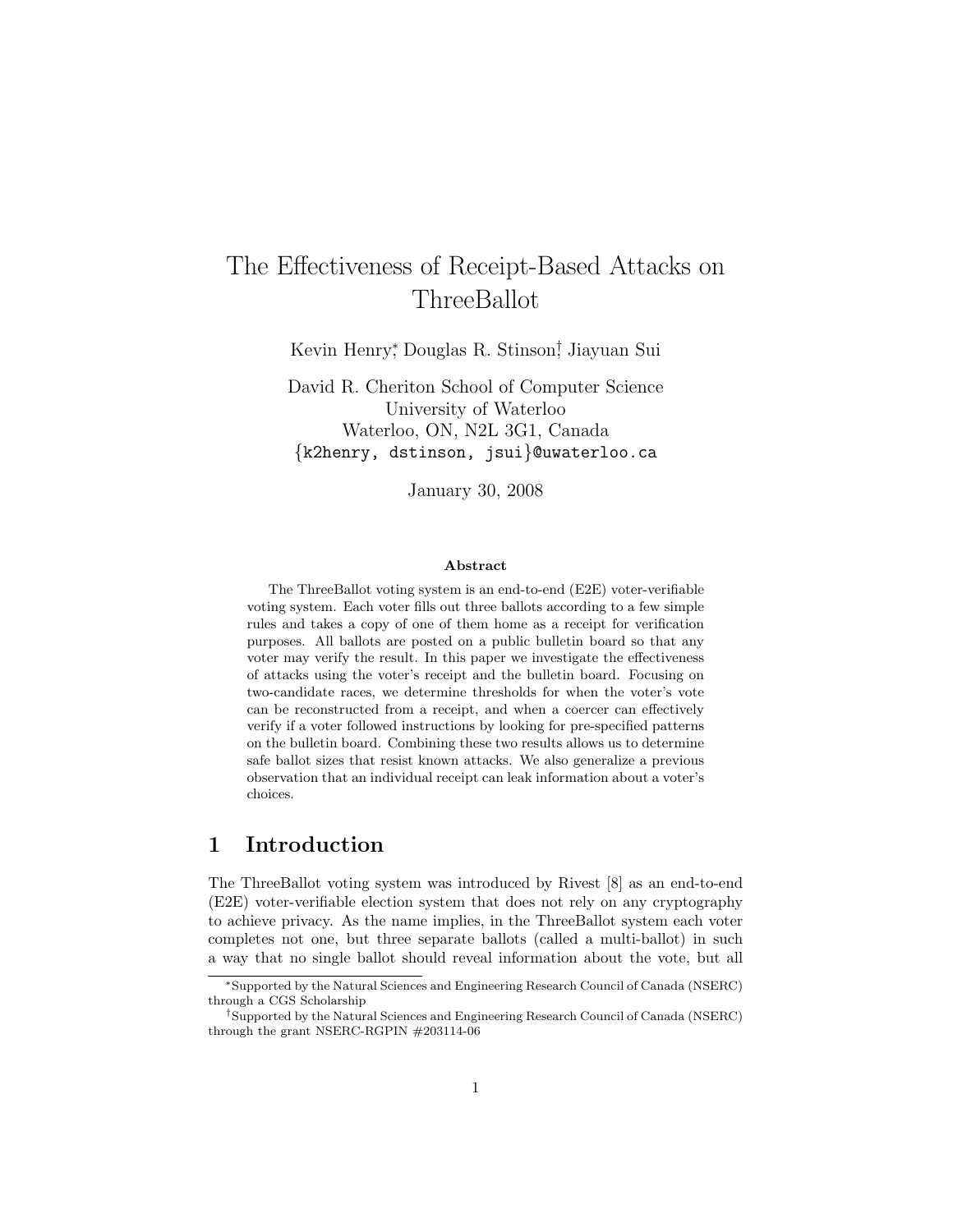three together allow the vote to be counted correctly. All completed ballots are posted on a bulletin board and the voter is allowed to take home a copy one of the three receipts to verify her vote was counted correctly. An overview of the system is given later in this section.

Since its introduction, ThreeBallot has been the subject of some criticisms. It was quickly pointed out by Strauss [10] that in many realistic settings the exponentially many ways a multi-ballot may be filled out, combined with the constraints imposed on a properly formed multi-ballot, make it possible to reconstruct the original multi-ballot from a voter's receipt. The exponential number of possible ballots can also be exploited by a coercer who realizes that, for large ballot sizes, the probability of a fixed pattern of ballots occurring is small. Others have pointed out that a single receipt may also leak information about a voter's choices [4] without any reliance on the bulletin board.

In this paper we generalize previous results on so-called "leaky-receipts", as well as provide a theoretical analysis of the effectiveness of vote reconstruction and pattern requesting attacks. In the case of reconstruction and pattern attacks, we provide simulated results that back up our theoretical predictions. The most recent ThreeBallot proposal introduces the short ballot assumption (SBA) and calls for the process of "debundling", or breaking a ballot into smaller pieces to reduce the effectiveness of known attacks. If the SBA holds, then known attacks should not be practical. Using our results, we can compute definite cut-off points where the SBA holds against reconstruction and pattern attacks. Our results focus primarliy on two-candidate races, as many ballots contain a large number of yes/no issues.

### 1.1 Overview of ThreeBallot

A multi-ballot consists of three individual ballots, each with a unique random ID number at the bottom. If the individual ballots are attached to each other, there is a perforated edge which allows them to be separated before being placed in the ballot box. Below is a sample multi-ballot with three candidates. We omit the candidate names on the second and third ballots; however, they would appear on all three in practice.

| Candidate A |        |        |        |
|-------------|--------|--------|--------|
| Candidate B |        |        |        |
| Candidate C |        |        |        |
|             | 937856 | 485620 | 128748 |

The ID numbers at the bottom of each ballot are generated independently and randomly as there should be no link between the voter or the individual ballots. If the voter wishes to cast a vote for Candidate A, then, as a first step, the voter places an X exactly once for each candidate randomly across the three ballots. Next, the voter randomly marks an additional circle for Candidate A in one of the two remaining positions. A possible multi-ballot voting for Candidate A could be: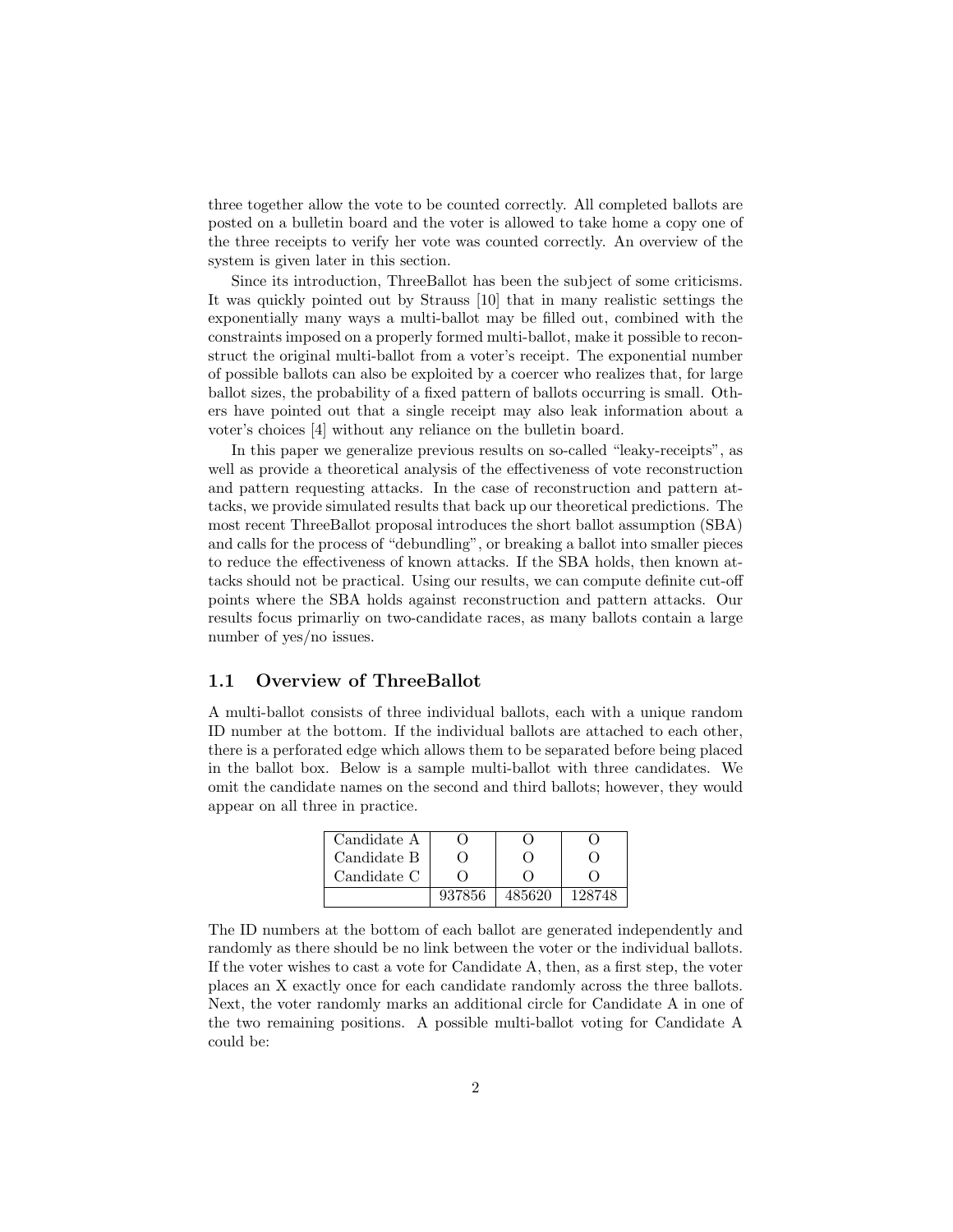| Candidate A |        |        |        |
|-------------|--------|--------|--------|
| Candidate B |        |        |        |
| Candidate C |        |        |        |
|             | 937856 | 485620 | 128748 |

The voter chooses a single ballot to take home as a receipt, and has a copy of that ballot made before placing all three separated ballots into the ballot box. Once the election is over, all ballots are placed onto a public bulletin board. If there are 3n ballots posted on the bulletin board, then each candidate will have  $n+k$  votes on the bulletin board, where k is the actual number of votes for that candidate.

To verify that her vote was counted correctly, the voter may look up her receipt via the ID number to check that it has not been altered. Because one third of the ballots on the bulletin board have been selected as receipts, an attacker has a  $\frac{2}{3}$  chance of succeeding in modifying a single ballot. Thus, the probability of success rapidly becomes negligible as the number of modified votes increases. A voter's receipt also does not state who the voter voted for, so it cannot be used to prove how she voted with absolute certainty.

### 1.2 Previous Work

ThreeBallot was proposed by Rivest in October 2006 [8] in a paper calling for comments and suggestions. The system was later refined with some variants (called VAV and Twin) being suggested by Rivest and Smith [9]. In the interim, several issues have been raised with ThreeBallot.

Clark, Essex, and Adams [4] considered security requirements for receipts in E2E voter-verifiable voting systems, focusing on ThreeBallot, PunchScan [5, 7], and Prêt-à-Voter  $[2]$ . They propose that:

- 1. A receipt should contain no information that increases the ability of a coercer to determine the voter's choices, and,
- 2. A receipt should not increase an adversary's chance of modifying ballots without detection.

All three systems were found to satisfy the second property; however, Three-Ballot failed to satisfy the first. Section 2.1 contains more details and a generalization of their findings.

Marneffe, Pereira, and Quisquater [6] have taken a formal approach to analyzing voting systems, with an analysis of ThreeBallot given under their model. They compare the capabilities of an adversary interacting with an implementation of a voting protocol to the capabilities of an adversary interacting with an ideal implementation of voting. Their analysis of ThreeBallot reveals the same issues that Clark et al. found, and a modification that avoids this problem is presented.

Strauss [10] and Appel [1] have each pointed out usability flaws and potential receipt buying attacks against ThreeBallot. In addition, Strauss also showed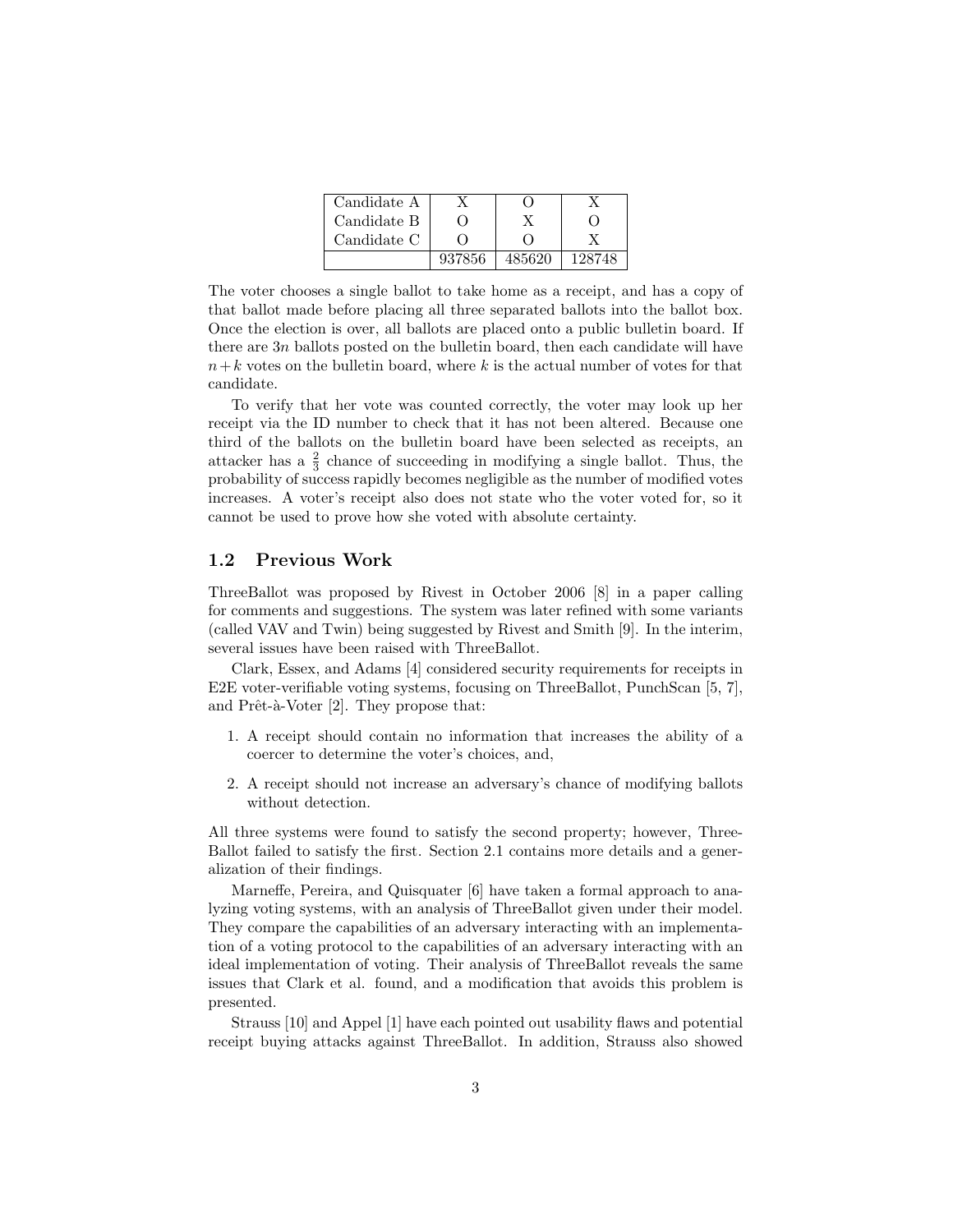that, in many settings, it is possible to reconstruct a vote from a single receipt using the bulletin board [11]. We refer to this as a reconstruction attack and improve Strauss' results in Section 3.

Cichon, Kutylowski, and Węglorz [3] have examined the complimentary problem of reconstructing a single race with varying numbers of candidates. Their model strives to achieve "weak anonymity", which is satisfied if each voter's receipt can be used with the bulletin board to construct a vote for any candidate. Thus, on the surface, an attacker is unable to verify if a voter did, or did not, vote for a specific candidate. It should be noted that weak anonymity is a necessary, but not sufficient condition to ensure voter privacy. It is possible a situation could arise in which a single unique ballot on the bulletin board is required to reconstruct a vote for a fixed candidate for two different voters. Thus, an attacker could conclude that at least one of the voters did not vote for that candidate.

Cichon et al. focused on smaller numbers of voters, choosing  $n = 100$  as a lower bound, compared to our choice of  $n = 100, 1000,$  and 10000. The value  $n = 100$  is motivated by the amount of ballots one might expect to find in a single ballot box. Whether or not weak anonymity is satisfied is a function of both  $n$  and the number of candidates marked on the voter's receipt, with the worst case occuring when all candidates are marked. This represents the setting in which the least number of ballots are compatible with that receipt. Cichon et al. conclude that for  $n = 100$ , a ballot with a single race may safely contain up to 7 candidates, with nearly all privacy lost once the number of candidates grows larger than 9.

#### 1.3 Assumptions

In our analysis of attacks against ThreeBallot, we focus on two-candidate races, as well as assume that each ballot is constructed randomly. Two-candidate races are extremely common, as many ballots contain several yes/no questions. In major United States elections it is common to find between 10 and 30 yes/no issues on a single ballot. Two-candidate races also represent the "best-case" for voter privacy. As the number of candidates on a ballot grows linearly, the number of valid ways of completing a multi-ballot grows exponentially. The attacks presented in this paper take advantage of the gap between the large number of possible ballots and the comparatively small number of voters. Thus, two-candidate races offer a reasonable starting point for a security analysis of ThreeBallot.

Assuming that each ballot is constructed randomly is a natural assumption. Any non-uniform distribution of ballots provides information to a coercer that can make pattern-requesting attacks more effective, and a random candidate choice (implied by random ballot construction) models a contest in which both candidates have the same chance of winning. This situation represents an election where the motivation for an attacker to coerce voters is the highest. Assuming the voter's receipt choice is random is also a natural assumption;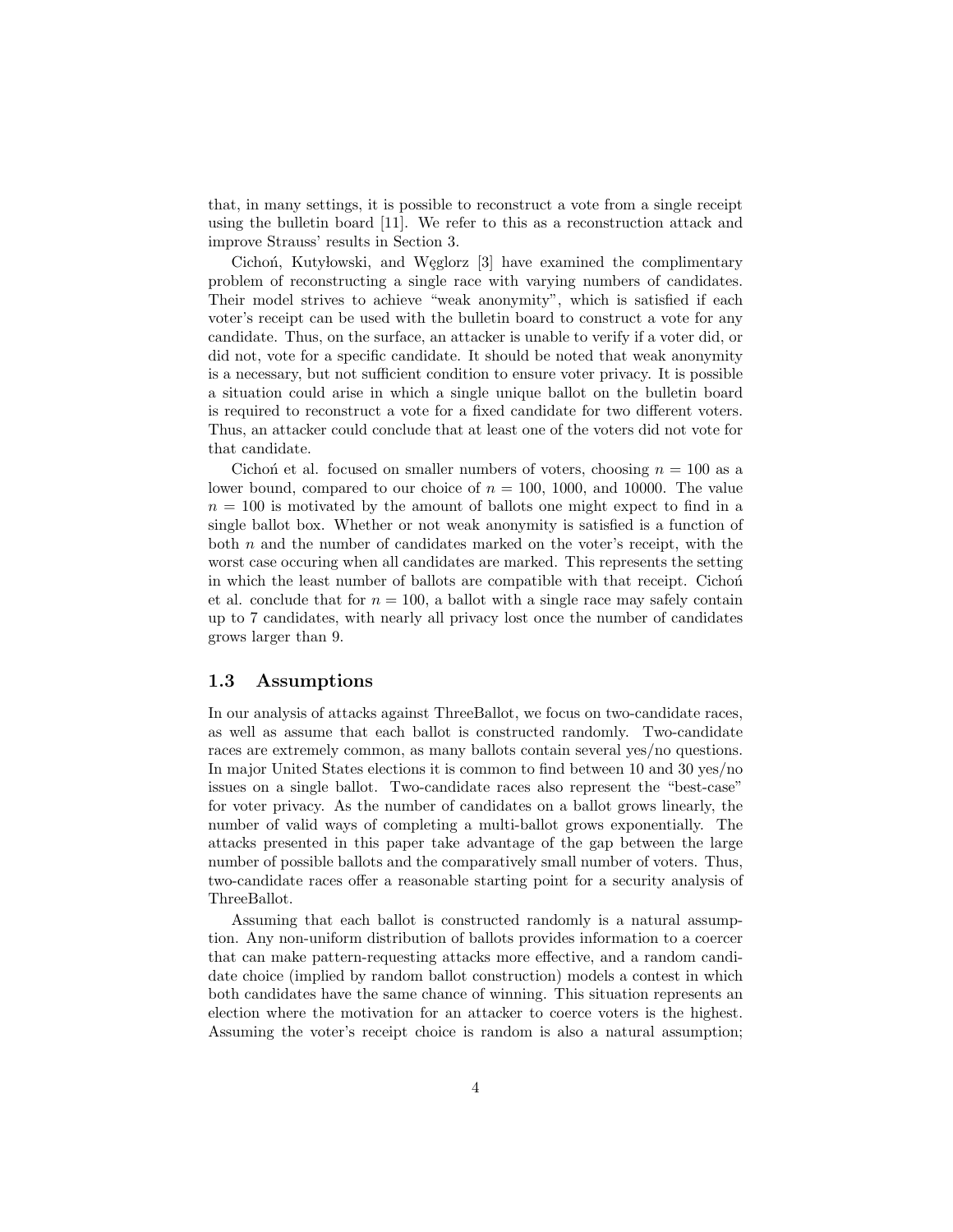the original ThreeBallot proposal emphasizes the importance that the choice of receipt be left up to the voter, and that the voter chooses her receipt randomly.

### 1.4 Contributions

We provide the first analysis of pattern-based attacks against ThreeBallot, as well as improve the effectiveness of previously proposed reconstruction and receipt-based attacks. For each attack considered, we provide a theoretical analysis of the attack, and in the case of reconstruction and pattern attacks, we provide experimental results that confirm our predictions.

In Section 2.1 we present a known attack that allows an adversary to deduce information about a voter's choice given only that voter's receipt. We show that, using the information publicly available on the bulletin board, an attacker can determine a voter's choice with higher degree of confidence than the receipt alone would allow.

In Section 3 we provide a theoretical analysis of reconstruction attacks and deduce a formula which allows us to predict the probability that a vote can be reconstructed from a randomly drawn receipt. To verify our predictions, we perform simulated elections for varying numbers of voters in which we attempt to reconstruct every possible receipt in the system. We find that our approach to reconstruction is more effective than previous approaches, demonstrating that reconstruction attacks are feasible for a smaller number of ballots than previously believed.

Our analysis of pattern-based attacks in Section 4 contains both theoretical predictions and experimental results. We show that, even when ballots are large enough to resist reconstruction attacks, pattern-based attacks may remain effective.

# 2 Two-Candidate Races

Two-candidate races are of particular interest. Not only do many real world elections contain several two-candidate races, but some attacks, such as the two-candidate attack presented in Section 2.1, are most effective when applied to two-candidate races. As the results in Section 3 and 4 rely on the probabilities of certain receipts occurring, we now present a basic analysis of two-candidate races.

The following table demonstrates the eighteen different ways a two-candidate multi-ballot can be completed.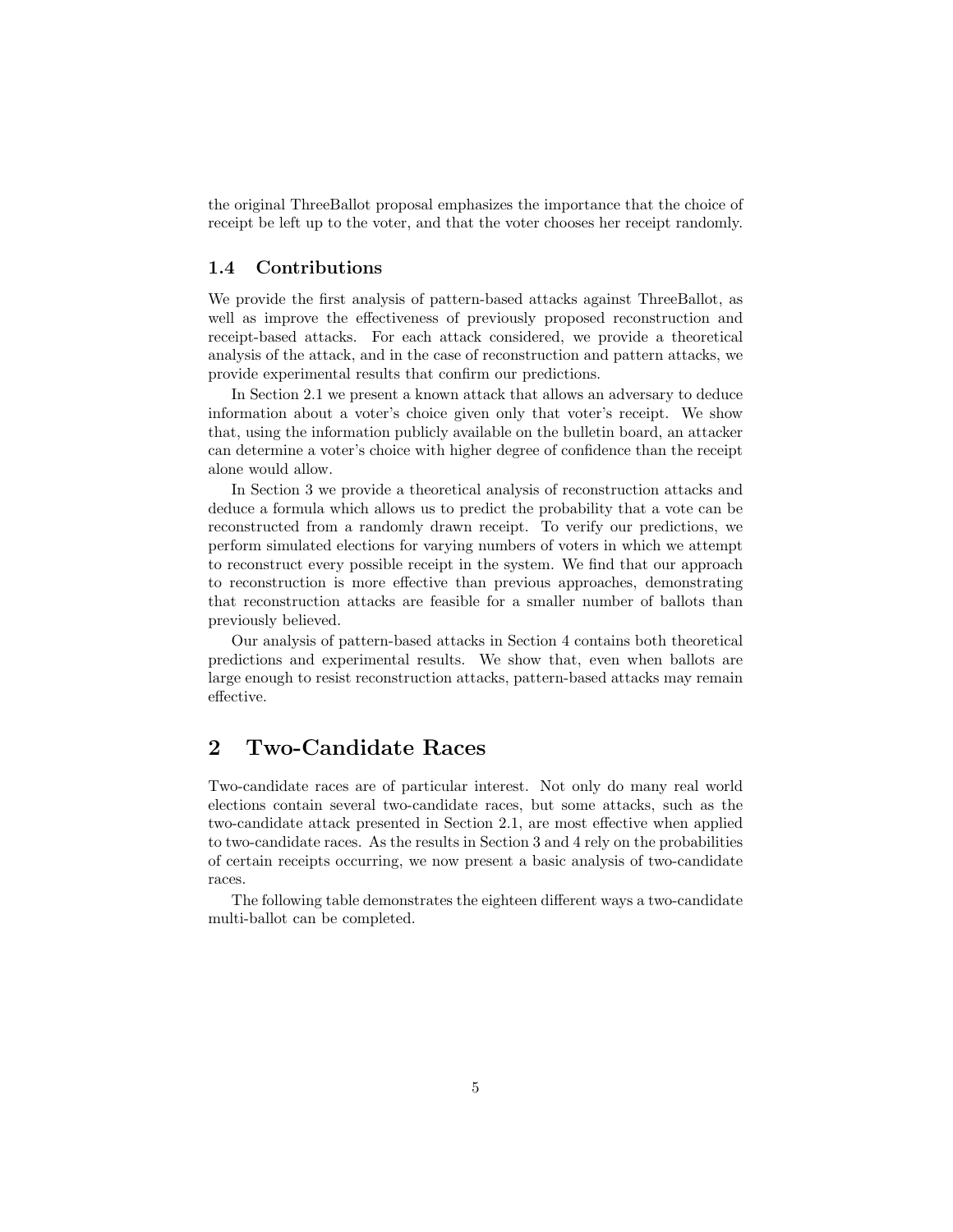| Β                                         | A<br>Х<br>B                          |
|-------------------------------------------|--------------------------------------|
| А<br>Β                                    | Χ<br>B                               |
| Х<br>А<br>В<br>Х<br>Votes for Candidate A | Х<br>Х<br>B<br>Votes for Candidate B |

In general, the number of ways a multi-ballot with r races, where race i has  $c_i$ candidates, can be filled out is given by

$$
\prod_{i=1}^r \left( 3^{c_i} c_i \right) .
$$

The eighteen possible valid two-candidate multi-ballots yield 54 possible receipts a voter may choose from. Of these receipts, 12 of them contain two votes, 12 of them contain no votes, and the remaining 30 contain exactly one vote. If we assume the voter fills out her multi-ballot and chooses her receipt randomly, then the probability of each of the four possible receipts being chosen is as follows:



#### 2.1 Generalized Two-Candidate Attack

Consider the table of possible two-candidate multi-ballots from the previous section. There are 9 ballots voting for A, yielding 27 possible receipts. Of these 27 receipts, 12 of them are  $\begin{bmatrix} X \\ O \end{bmatrix}$ . From the 9 ballots voting for B, only 3 of them are  $\begin{bmatrix} X \\ 0 \end{bmatrix}$ . Hence, 12 of 15, or 80% of these receipts correspond to a vote for A. Symmetrically, we can use the opposite receipt to infer a vote for B with the same confidence. We call this imbalance in receipt distribution the twocandidate attack, although the same idea may be applied to larger races, albeit with less effectiveness.

Clark et al. [4] observed this two-candidate attack as a violation of one of the desired properties of a receipt-based system, namely that a voter's receipt should not increase a coercer's ability to determine the voter's choice. Their model was limited to information that a receipt leaks by itself without knowledge of the bulletin board. Because the bulletin board presents additional information to an adversary, it can be utilized to strengthen the two-candidate attack. Instead of assuming that the voter has chosen her candidate randomly, we need only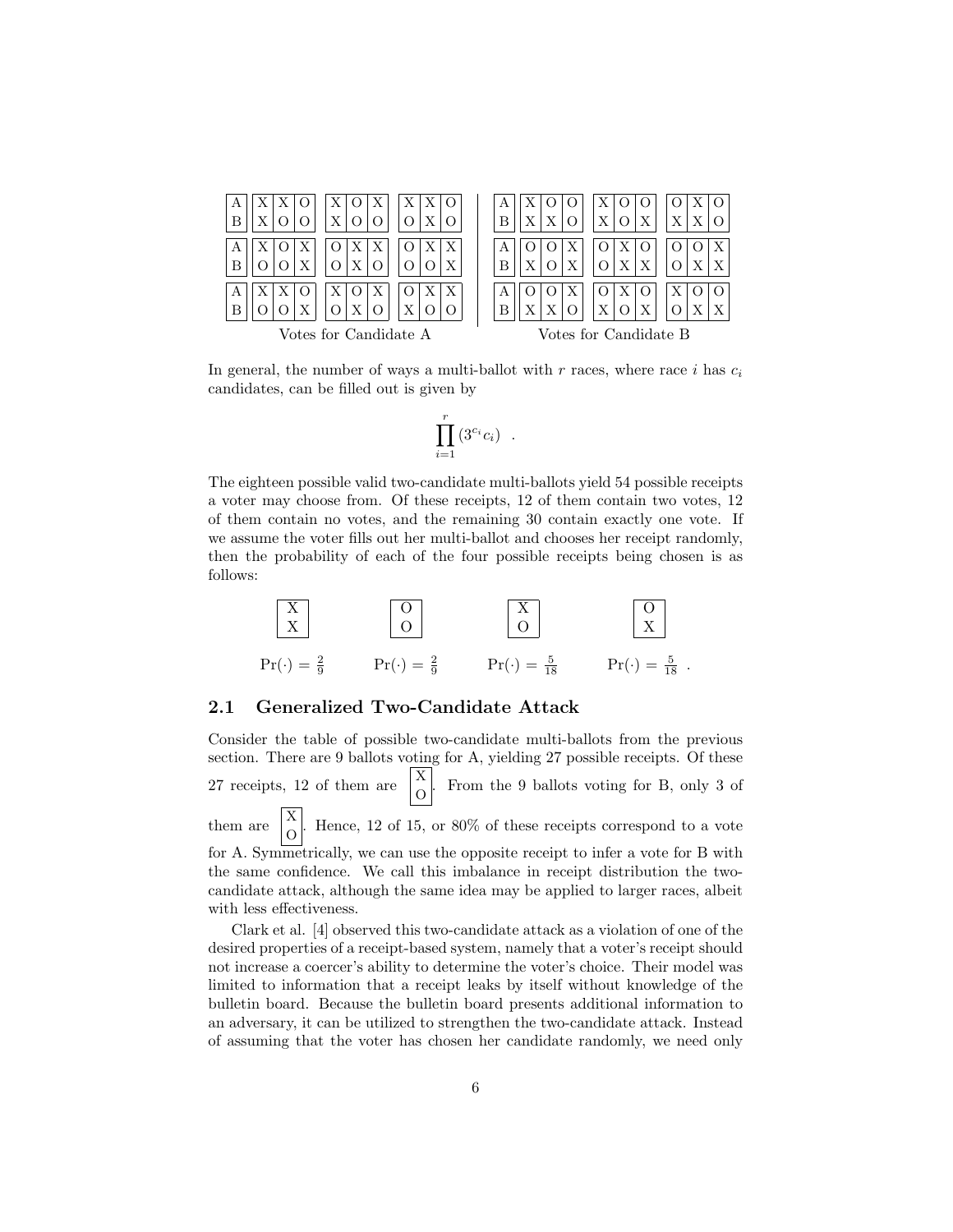consider that the pattern used on the multi-ballot is random with respect to the voter's choice, as well as which receipt was taken.

Let  $X_A$  be the number of multi-ballots voting for A and let  $X_B$  be the number of multi-ballots voting for B. These values can easily be computed from the bulletin board. We now determine the expected number of occurrences of  $\vert$  X  $|0|$ .

Of the nine possible multi-ballots voting for A, six of them contain a single copy of  $\begin{bmatrix} X \\ O \end{bmatrix}$  and three of them contain two copies of  $\begin{bmatrix} X \\ O \end{bmatrix}$ . Thus, the expected number of  $\begin{bmatrix} X \\ O \end{bmatrix}$  receipts taken by voters who chose A is

$$
X_A\left(\frac{6}{9}\cdot 1+\frac{3}{9}\cdot 2\right)=\frac{4X_A}{3}
$$

.

.

.

X

Similarly, from the multi-ballots voting for B we have six containing no copies and three contains a single copy of  $\begin{bmatrix} X \\ O \end{bmatrix}$ . The expected number of  $\begin{bmatrix} X \\ O \end{bmatrix}$  receipts taken by voters who chose B is then

$$
X_B\left(\frac{6}{9}\cdot 0 + \frac{3}{9}\cdot 1\right) = \frac{X_B}{3}
$$

Using these values, we can now solve for the probability that a voter who takes receipt  $\begin{bmatrix} X \\ O \end{bmatrix}$  has voted for A:

$$
\Pr\left[\text{vote for A} \mid \boxed{\frac{\text{X}}{\text{O}}}\right] = \frac{\Pr\left[\text{vote for A} \cap \boxed{\frac{\text{X}}{\text{O}}}\right]}{\Pr\left[\boxed{\frac{\text{X}}{\text{O}}}\right]}
$$

$$
= \frac{\frac{4X_A}{3}}{\frac{4X_A}{3} + \frac{X_B}{3}} = \frac{4X_A}{4X_A + X_B}
$$

We can similarly solve for the probability that a voter who takes receipt  $\begin{bmatrix} 0 \\ v \end{bmatrix}$ has voted for B as

$$
\Pr\left[\text{vote for B} \mid \boxed{\text{X}}\right] = \frac{4X_B}{X_A + 4X_B} \enspace .
$$

Setting  $X_A = X_B$  yields the expected  $\frac{4}{5} = 80\%$  probability in the original twocandidate attack. Intuitively, this result is exactly as one would expect. If more  $\,$  people vote for candidate A, then it is more likely that the receipt O came from a vote for A.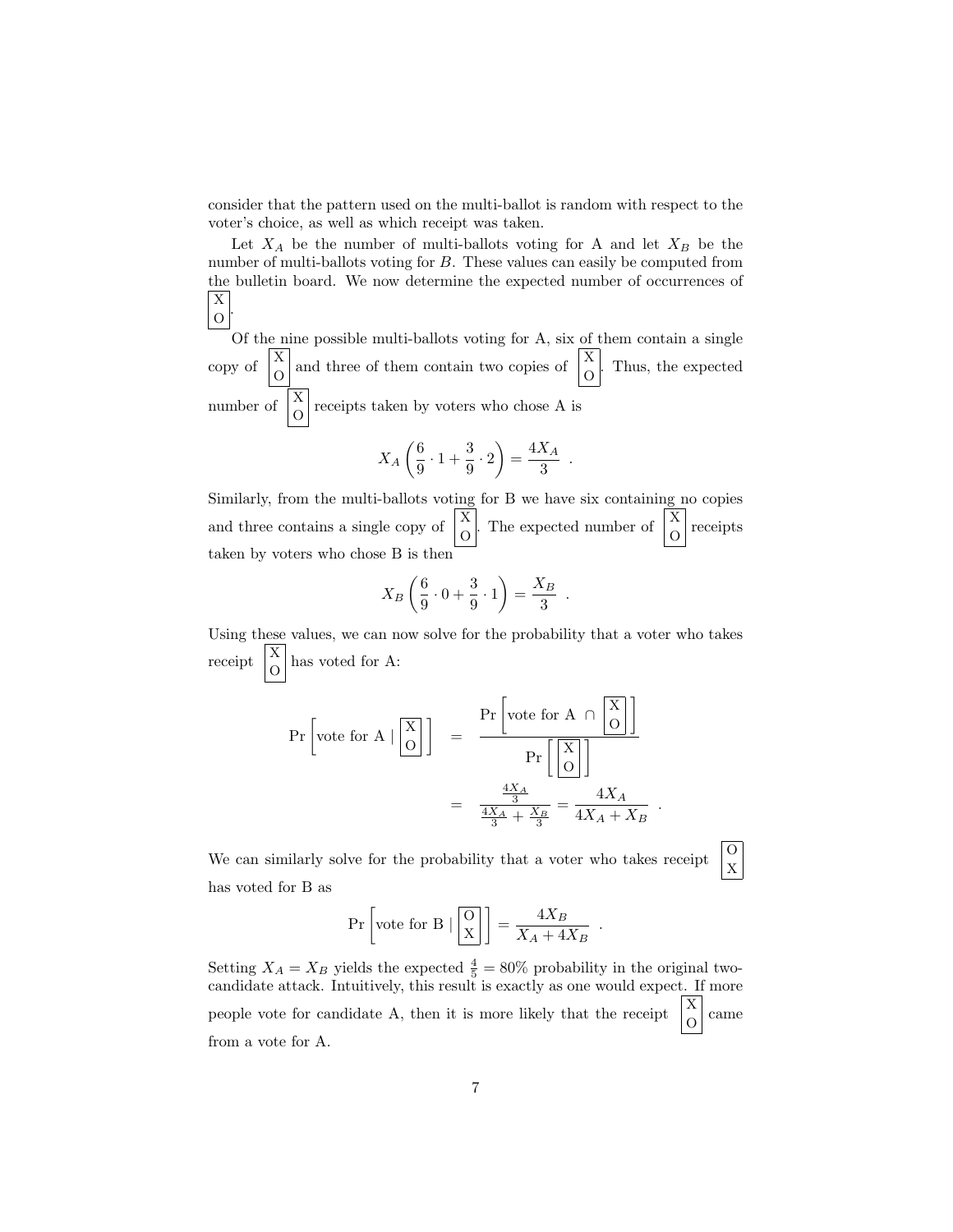### 3 Reconstruction of Ballots

Shortly after ThreeBallot was proposed, Strauss [11] observed that, given a single receipt and the bulletin board, it is possible to reconstruct the original ThreeBallot in many realistic election settings. This was accomplished through the use of simulated elections on a computer. In this section we provide a theoretical estimate for the effectiveness of reconstruction attacks and verify our estimate with experimental data. Our approach is similar to Strauss', however we show that ballot reconstruction becomes possible for smaller ballot sizes than previously believed.

### 3.1 Theoretical Results

The latest revision of ThreeBallot calls for the process of "debundling", or breaking a large ballot into several smaller pieces, each posted separately, so as to minimize the effectiveness of the reconstruction attack. In this section we develop a formula that can be used to compute the maximum number of voters or the maximum number of two-candidate races a multi-ballot may contain before the reconstruction attack becomes feasible. The derived formula compares favorably with simulated results presented in the next section.

A set of three ballots forms a valid triple if there are exactly two votes for one of the candidates and a single vote for the other. This can occur in one of two ways: Each ballot contains a single vote (two for the same candidate, one for the other), or each ballot contains a different number of votes.

Recall from Section 2 the probability for each individual ballot to occur. Strictly speaking, the ballots on the bulletin board are not totally independent; however, when the number of voters is large, the inter-dependency is minimal and we assume independence to make an approximation. Thus, the probability that a randomly chosen triple will be valid is estimated to be

$$
6 \cdot \left(\frac{5}{18}\right)^3 + 6 \cdot \left(\frac{2}{9} \cdot \frac{2}{9} \cdot \frac{5}{9}\right) = \frac{95}{324} .
$$

Extending this result to a multi-ballot containing  $r$  two-candidate races, the probability a triple of votes is valid for all  $r$  races is estimated to be

$$
\left(\frac{95}{324}\right)^r
$$

and the probability that a triple of votes is not valid for at least one of the races is estimated to be

$$
1-\left(\frac{95}{324}\right)^r\enspace.
$$

Given a receipt, we can reconstruct the original multi-ballot if there is a unique valid triple containing the given receipt. If there are  $n$  voters, then there are  $\binom{3n-1}{2}$  possible pairs of votes that can form a triple with the given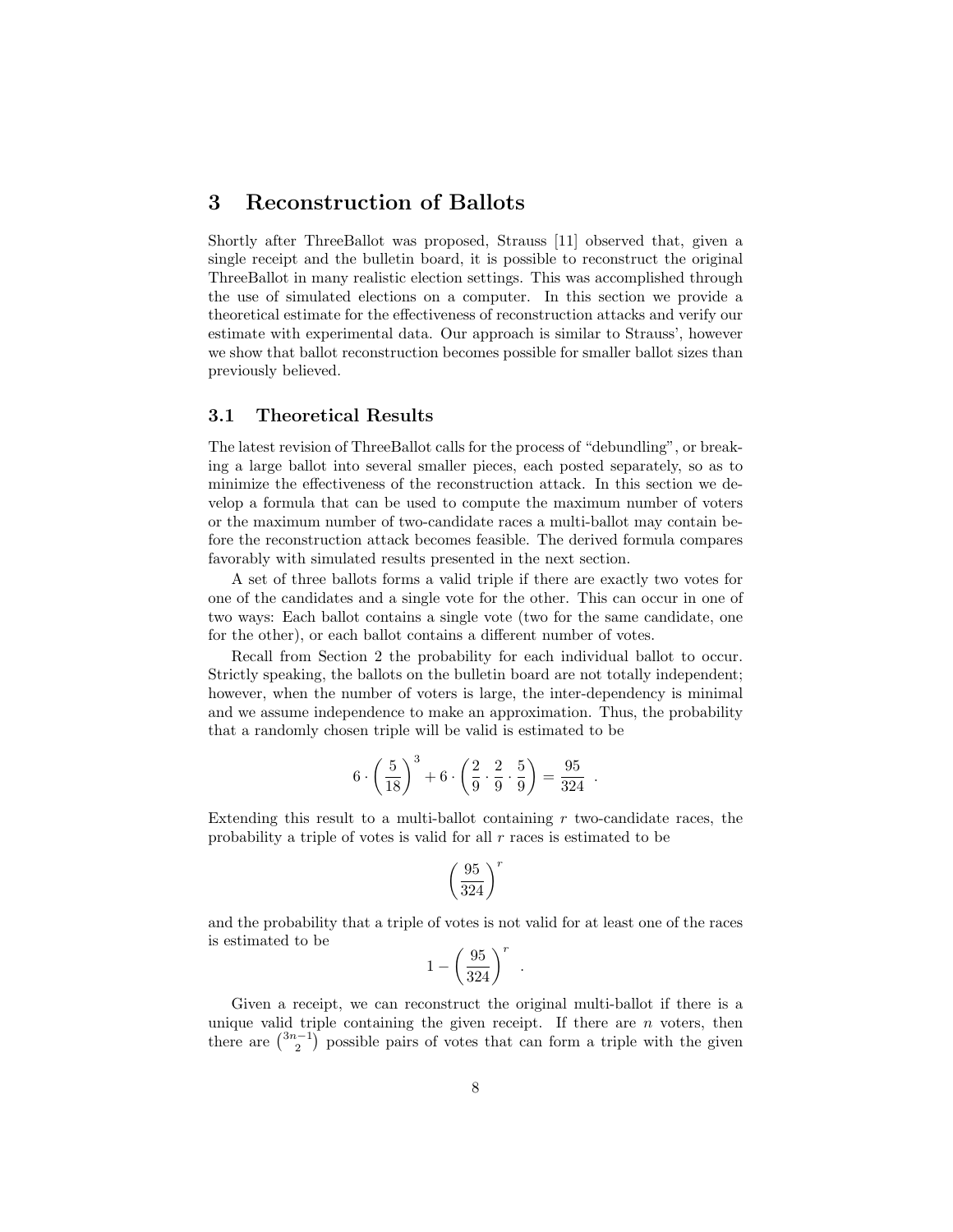

Figure 1: Probability of reconstruction success for  $n = 100, 1000, 10000$ .

receipt. The probability that all but one of these pairs do not form a valid triple (at least one valid triple must exist if the original multi-ballot was constructed appropriately) is estimated by

$$
\left(1 - \left(\frac{95}{324}\right)^r\right)^{\binom{3n-1}{2}-1}
$$

.

Using this formula, we can plot the probability of reconstruction for a fixed value of r or n.

Figure 1 is a plot of the reconstruction probability for varying values of  $r$ when  $n = 100, 1000, 10000$ .

### 3.2 Simulated Results

Strauss' results were generated by querying a dozen random receipts over several elections to determine the probability that the original multi-ballot could be reconstructed. The query process involved matching every possible pair of ballots on the bulletin board to the query receipt, adding any compatible matches to a "query set". If the set contains only a single pair, then the multi-ballot has been reconstructed. If not, the same process is repeated recursively on each ballot in the query set, removing any ballot from the current query that leads to a unique match. As noted by Strauss, it may be possible to find additional matches using a more complicated approach; however, this simple approach is still very effective.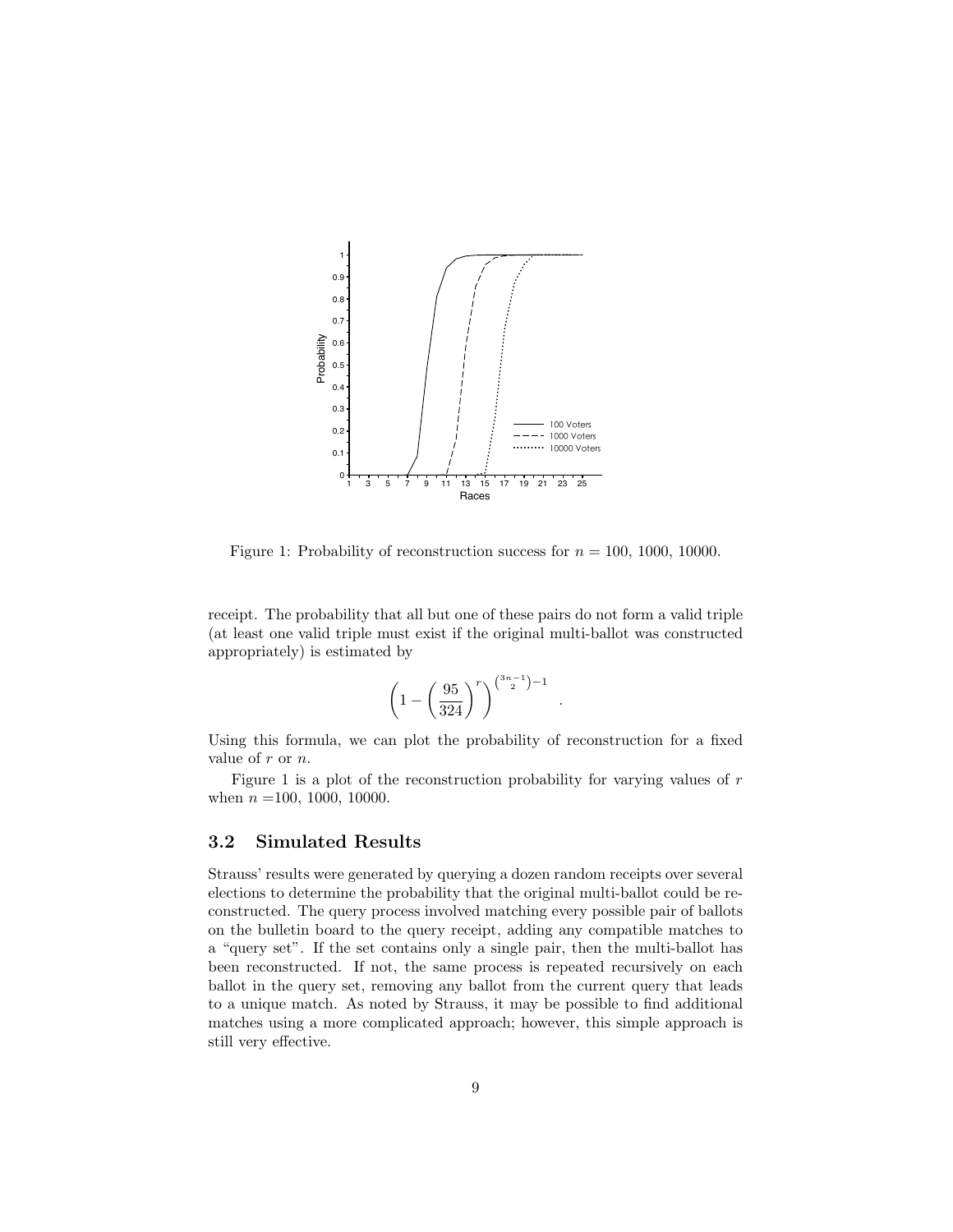To generate our results we use two different algorithms, both similar to Strauss' approach. For both algorithms we find that reconstruction is possible for ballots smaller than originally reported by Strauss. The first is a simple "single-pass" approach, so named because we simply query each ballot on the bulletin board once to see if it leads to a unique query set, removing any unique matches as they are found.

| <b>Algorithm 1:</b> Single-Pass Reconstruction                                                                                                                             |  |  |
|----------------------------------------------------------------------------------------------------------------------------------------------------------------------------|--|--|
| for each ballot b on the bulletin board do<br>for each remaining ballot pair p on the bulletin board do<br>if b and p form a valid triple then<br>add $p$ to the query set |  |  |
| end                                                                                                                                                                        |  |  |
| end                                                                                                                                                                        |  |  |
| <b>if</b> query set is unique <b>then</b><br>remove b and p from the bulletin board<br>add $b$ and $p$ to the set of reconstructed ballots<br>end                          |  |  |
| end                                                                                                                                                                        |  |  |

A more effective version of this is the "multi-pass" approach. Each time a ballot is reconstructed and removed from the bulletin board, it is possible that we have now made the query set for some previously queried ballot unique. Thus, we simply re-run the algorithm repeatedly until no new ballots can be reconstructed.

| <b>Algorithm 2:</b> Multi-Pass Reconstruction                                                        |  |
|------------------------------------------------------------------------------------------------------|--|
| run Algorithm 1<br>while at least one new multi-ballot was reconstructed do<br>run Algorithm 1 again |  |
| end                                                                                                  |  |

Figure 2 demonstrates the results of the single-pass algorithm for 100, 1000, 10000 voters on varying numbers of two-candidate races. The simulated elections assumed that each multi-ballot was filled out randomly, but correctly, by the voter. Figure 3 shows corresponding results for the multi-pass approach. The two graphs are similar; however, the single-pass approach grows from near  $0\%$  to  $90\%$  over 2-3 races, while the multi-pass approach grows over just a single race. This suggests that once a small amount of multi-ballots can be reconstructed after a single pass, we will be able to reconstruct most of the multi-ballots with subsequent passes. The simulated single-pass approach is very similar to the theoretical prediction from the previous section, as can be seen by comparing Figure 1 and Figure 2.

Our results improve the results of Strauss, who found that the transition from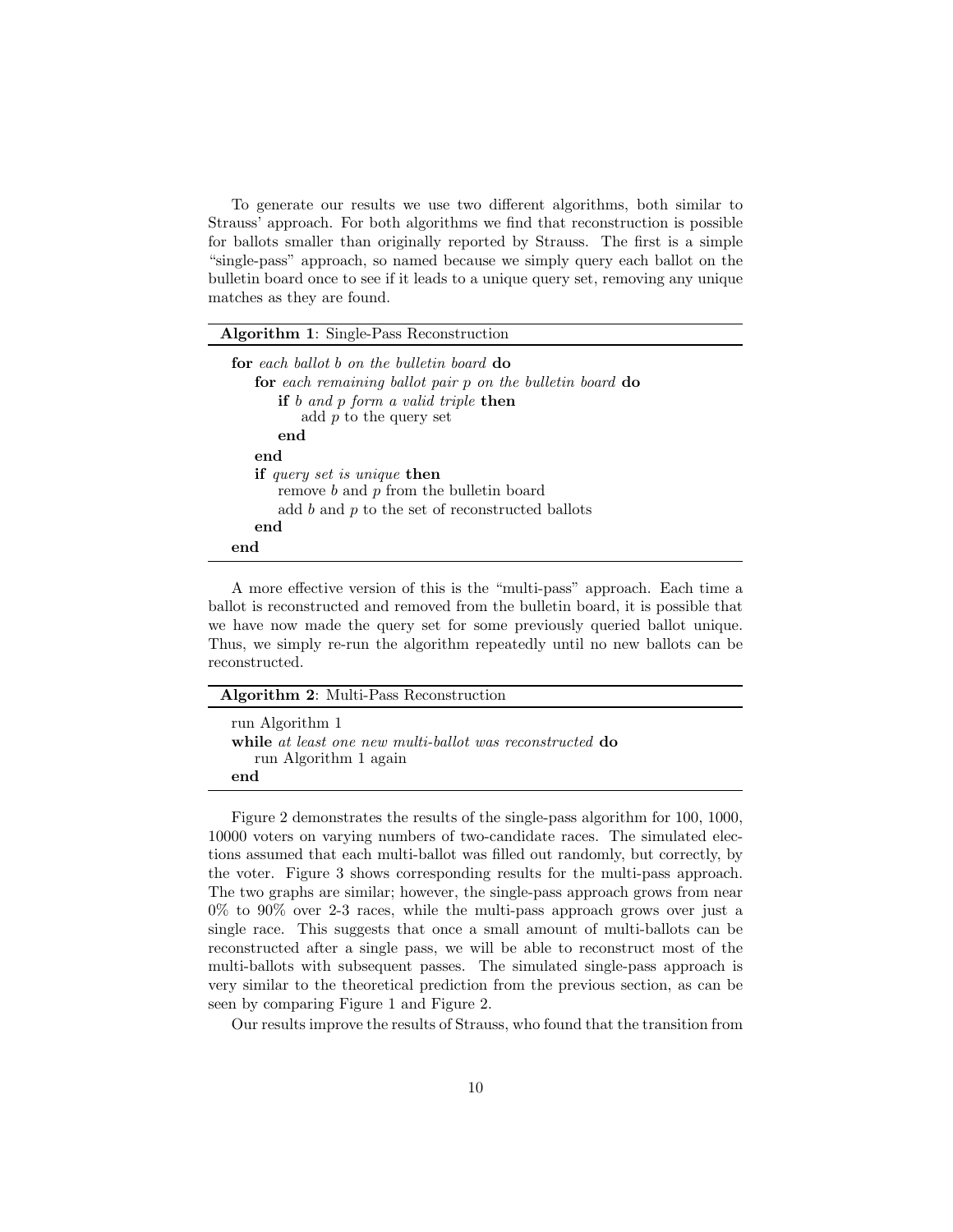

Figure 2: Effectiveness of the single-pass approach on two-candidate races for  $n = 100, 1000, 10000$ .

0% to 90% success took place at 11, 17, and 23 races for 100, 1000, and 10000 voters respectively. Our simulation and theoretical predictions both demonstrate that our algorithms for reconstruction begin to become effective at 8, 12, and 15 races respectively. The difference in effectiveness can be explained by our different simulation techniques. Strauss randomly queried a dozen ballots for each of 30 elections, using recursive queries when a unique match was not found, whereas we queried all 3n possible receipts for each value of  $n$ , using multiple passes until no new matches were found. Strauss' results were released shortly after the original ThreeBallot proposal as a demonstration that reconstruction was possible in realistic circumstances, which is why a sample of ballots rather than an exhaustive search was used.

Our theoretical analysis is very similar to the single-pass approach; however, the theoretical approach does not account for ballots that have been reconstructed and removed from the bulletin board in earlier queries. Calculating our theoretical prediction from the single-pass rather than multi-pass approach is not an issue when attempting to determine safe ballot sizes, as both approaches become effective at the same point and only differ by the rate at which they grow more effective. Thus, our theoretical analysis of the single-pass approach is still useful for determining safe ballot sizes.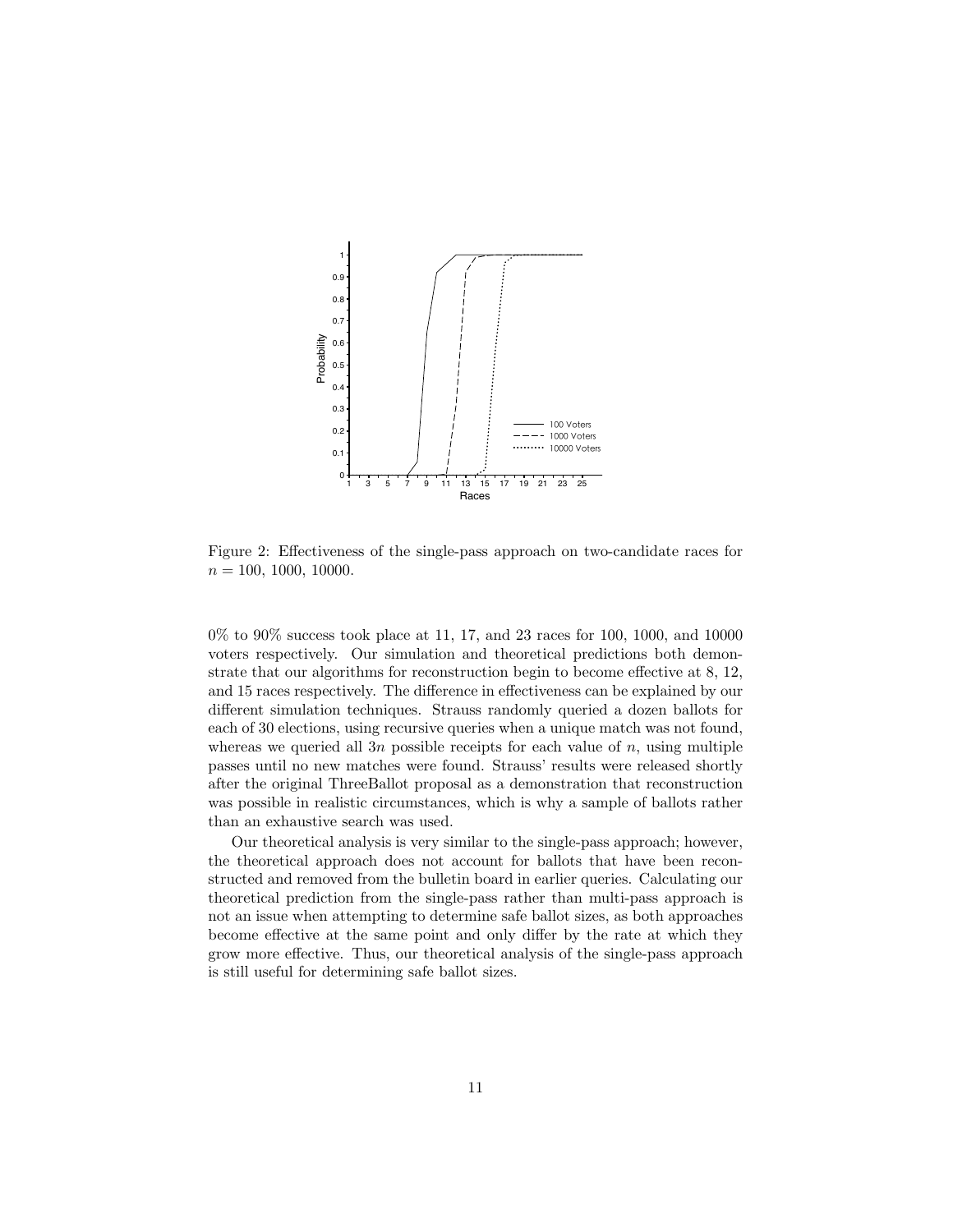

Figure 3: Effectiveness of the multi-pass approach on two-candidate races for  $n = 100, 1000, 10000$ .

# 4 The ThreePattern Attack

Recall that, as the number of candidates on a multi-ballot increases, the number of ways the multi-ballot can be filled out increases exponentially. Thus, for larger ballot sizes, it is possible that the number of ways to fill out a multi-ballot may be far greater than the number of voters. An attacker can exploit this fact by offering payment to a voter if a given set of three receipts appears on the bulletin board. Because the requested pattern may only occur with small probability, the attacker can be reasonably certain that the coerced voter properly followed instructions if the requested pattern can be found on the bulletin board. We refer to this attack as the ThreePattern attack.

The goal of this section is to determine when the ThreePattern attack is ineffective. We will call the ThreePattern attack ineffective if the chance of any given pattern occurring is greater than some threshold, say 99%. Our analysis is independent of this threshold and allows election officials to choose whichever value they deem necessary. As in previous sections, we focus on two-candidate races and assume that each multi-ballot is constructed randomly, but correctly.

### 4.1 Theoretical Results

Assume the attacker has chosen a pattern to use for the ThreePattern attack. Let  $p_i$ ,  $i = 1, 2, 3$ , be the probability that ballot i of the requested pattern occurs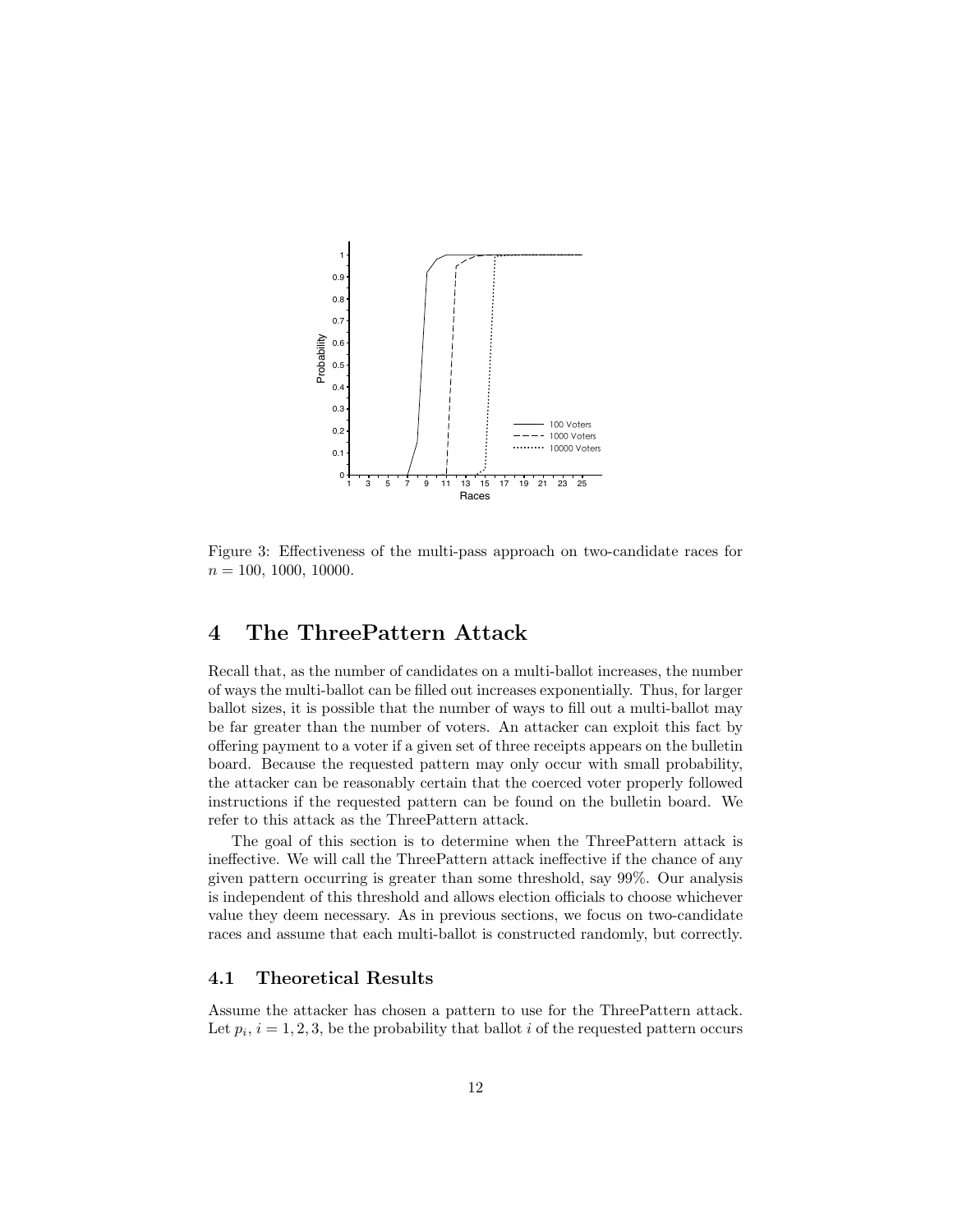

Figure 4: Probability that the given pattern occurs at least once on the bulletin board.

on the bulletin board. If each ballot contains r races, then  $p_i = \prod_{j=1}^r p_{i_j}$ , where  $p_{i_j}$  is the probability that race j on receipt i matches the requested pattern. Finally, let  $X$  be a random variable denoting the number of times that the requested pattern occurs on the bulletin board. We now calculate  $Pr[X \ge 1] \ge 0.99$ , i.e., the probability that a given pattern occurs at least once with probability greater than or equal to 99%.

The probability that none of the  $3n$  ballots on the bulletin board match the requested ballot i is  $(1 - p_i)^{3n}$ . Thus, the probability that at least one of the ballots on the bulletin board matches is given by  $1 - (1 - p_i)^{3n}$ , and the probability that all three ballots occur is given by

$$
Pr[X \ge 1] = \prod_{i=1}^{3} (1 - (1 - p_i)^{3n}) = \prod_{i=1}^{3} \left( 1 - \left( 1 - \prod_{j=1}^{r} p_{i_j} \right)^{3n} \right) .
$$

As in our analysis of the reconstruction attack, we assume that individual ballots are independent to make an approximation.

Figure 4 shows a plot of this formula for a specific multi-ballot pattern with a varying number of races for  $n = 100, 1000, 10000$ .

With just 100 voters, the ThreePattern attack is effective if the ballot size grows larger than two races, although the probability of the requested pattern appearing is still 80% for three races. Recall from the previous section that the Reconstruction attack for  $n = 100$  begins to become effective at seven races,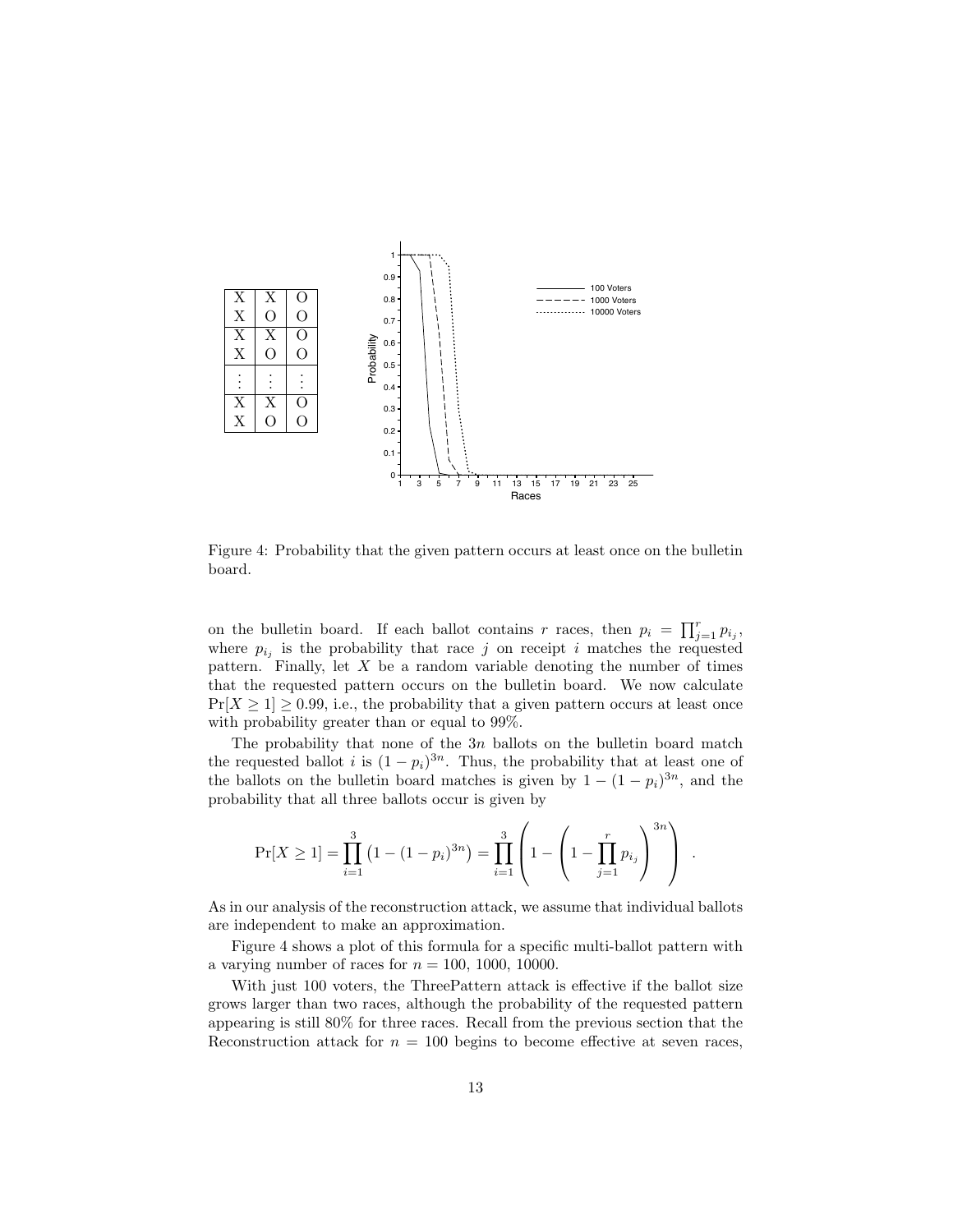about the same point where the ThreePattern attack becomes effective for  $n =$ 10000. This suggests that the effectiveness of the ThreePattern attack should be used as a guideline when determining when the short ballot assumption is satisfied; however, this creates impractical limitations on ballot sizes, especially when the number of voters is small.

We now turn our attention to the probability that a given pattern occurs at least  $m$  times. As this situation is less likely than a pattern occurring just once, and a coercer may wish to coerce  $m > 1$  voters at a time, a coercer may instruct several voters to vote using the same pattern, offering payment if and only if at least m copies of the pattern appear on the bulletin board. The probability of at least  $m$  copies of the requested ballot  $i$  occurring is given by

$$
\Pr[X \ge m] = 1 - \Pr[X = 0] - \Pr[X = 1] - \dots - \Pr[X = m - 1]
$$
  
=  $1 - \sum_{k=0}^{m-1} \left( \binom{3n}{k} (1 - p_i)^{3n-k} p_i^k \right)$   
=  $1 - \sum_{k=0}^{m-1} \left( \binom{3n}{k} \left( 1 - \prod_{j=1}^r p_{i_j} \right)^{3n-k} \left( \prod_{j=1}^r p_{i_j} \right)^k \right)$ .

Thus, the probability of all three requested ballots occurring at least  $m$  times is given by

$$
\Pr[X \ge m] = \prod_{i=1}^{3} \left[ 1 - \sum_{k=0}^{m-1} \left( {3n \choose k} \left( 1 - \prod_{j=1}^{r} p_{i_j} \right)^{3n-k} \left( \prod_{j=1}^{r} p_{i_j} \right)^k \right) \right] .
$$

Figure 5 shows a plot of this formula for  $m = 5$  with varying numbers of races, using the same pattern specified earlier. The plot is similar to Figure 4, however the probability begins to drop around one race earlier, and the effectiveness grows slightly faster.

As a final consideration, we examine the case where a coercer may request m different patterns from m voters. In light of the result for  $Pr[X \geq 1]$ , we can simply take the product of this formula for each of the  $m$  patterns,

$$
\prod_{i=1}^{m} \prod_{j=1}^{3} (1 - (1 - (p_j)_i)^{3n}) ,
$$

which allows us to solve for the number of voters required to render the Three-Pattern attack ineffective.

It is interesting to note that it is more effective for the coercer to request  $m$ copies of the same pattern, rather than requesting  $m$  different patterns. However, if a disproportionate number of ballots are repeated on the bulletin board, it may catch the attention of election officials. This means the coercer must choose between the more effective but easier-to-detect form of coercion, or the less effective but harder-to-detect form.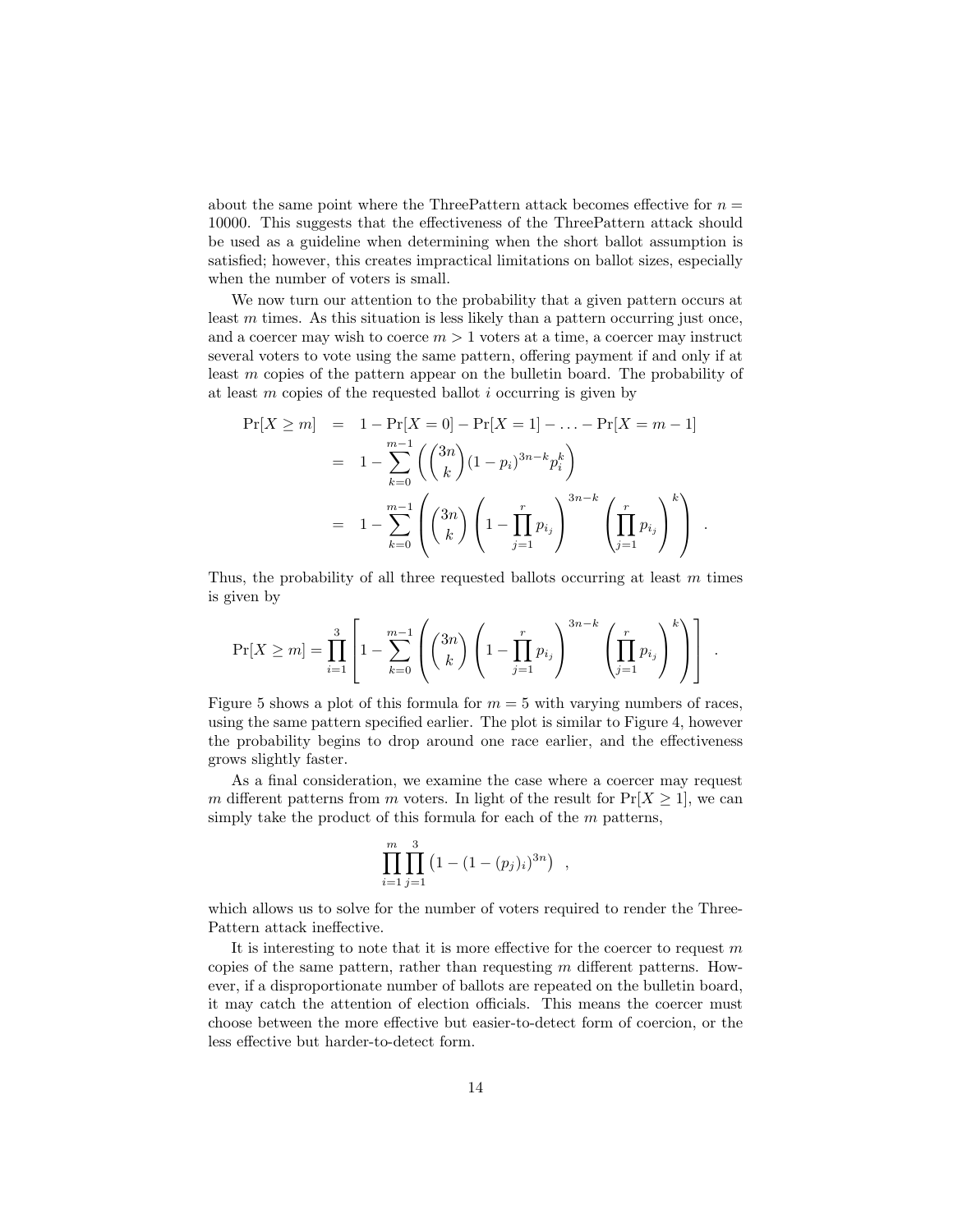

Figure 5: The probability that a specific pattern occurs at least 5 times.

### 4.2 Simulated Results

To verify the effectiveness of the ThreePattern attack we simulated a number of different elections for varying numbers of voters and races, and tested how many times a pre-specified pattern occurred. Algorithm 3 details the method used. Given a set of  $m$  different patterns and the corresponding number of occurrences, we simply conduct a random election and verify whether or not each of the patterns occurred sufficiently many times.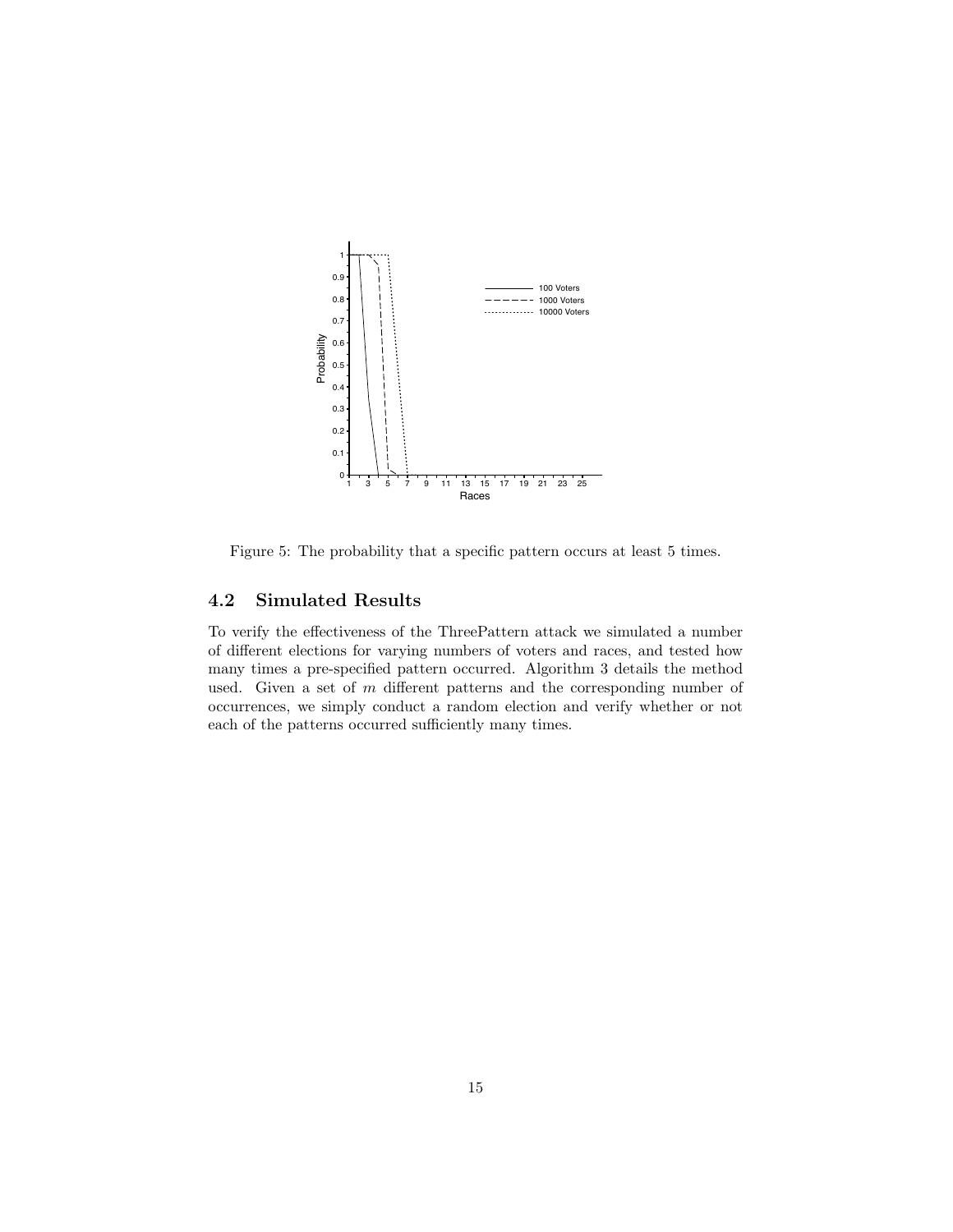

Figure 6: 100 trials of the ThreePattern attack for 100, 1000, and 10000 voters over varying numbers of races. The left graph shows  $k = 1$ , the probability of a single instance occurring, while the right graph shows  $k = 5$ , the probability that the pattern occurs 5 times.

Figure 6 demonstrates the output of Algorithm 3 for varying numbers of races over 100 trials using a random requested pattern for each election. The two plots are nearly identical to their corresponding theoretical predictions given in Figure 4 and Figure 5.

Some might argue that requiring a 99% chance of any given pattern occuring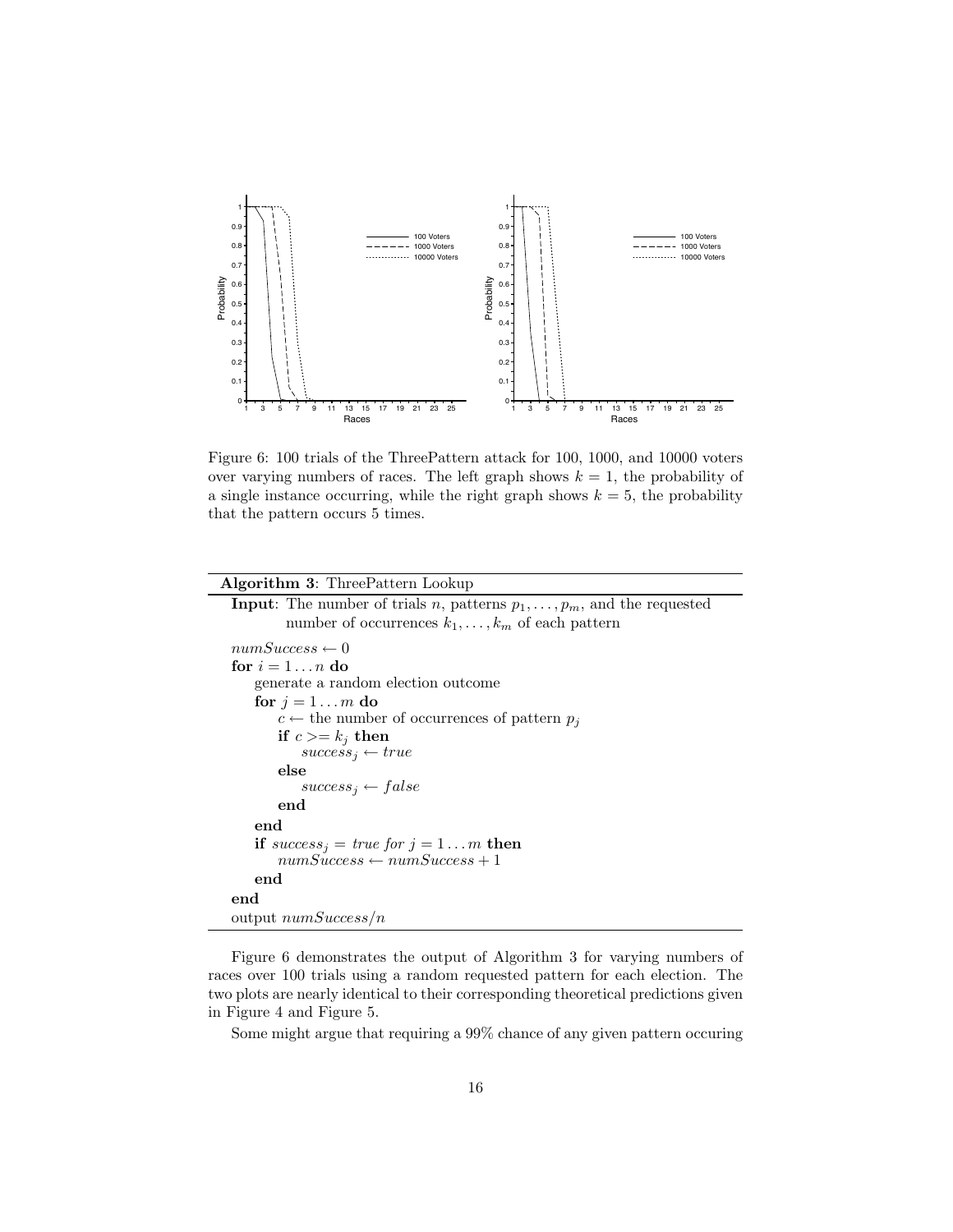

Figure 7: The left plot shows the probability that a random receipt can be used to recover a vote for a ballot containing three-candidate races, while the right plot shows the probability of a fixed pattern (see Figure 4) appearing once  $(k=1)$  on the bulletin board for three-candidate races over 100 trials. In each case, the attacks become effective earlier than with two-candidate races.

is an unnecessarily strong requirement. In practice, we might be satisfied with any threshold over 50%, meaning that a coercer's chance of success is less than 50%. However, by examining both the theoretical and simulated plots, we see that lowering the threshold to 50% will allow ballots to grow by only a single race in most cases, if at all. This is due to the exponential growth in possible ballot configurations as more races are added. For each case of  $n = 100, 1000$ , 10000, there is approximately a three-race window in which the probability of a given pattern occuring transitions from 100% to near 0%.

### 4.3 Moving Beyond Two-Candidate Races

As the number of candidates on a ballot grows, the number of ways that ballot can be completed grows exponentially. Because the reconstruction and pattern attacks utilize the large gap between the number of voters and the number of possible ballots, increasing the number of candidates per race significantly lowers the maximum safe size of a ballot. Figure 7 demonstrates this through simulated elections using three-candidate races.

Given the ballot restrictions for a single race from Cichon et al.  $(7-9 \text{ can--})$ didates when  $n = 100$  it would seem that analyzing multiple races for more than three candidates would not be useful, as there is little hope of preserving privacy. This is unfortunate, as maximizing the size of a ballot is desirable from a usability point of view.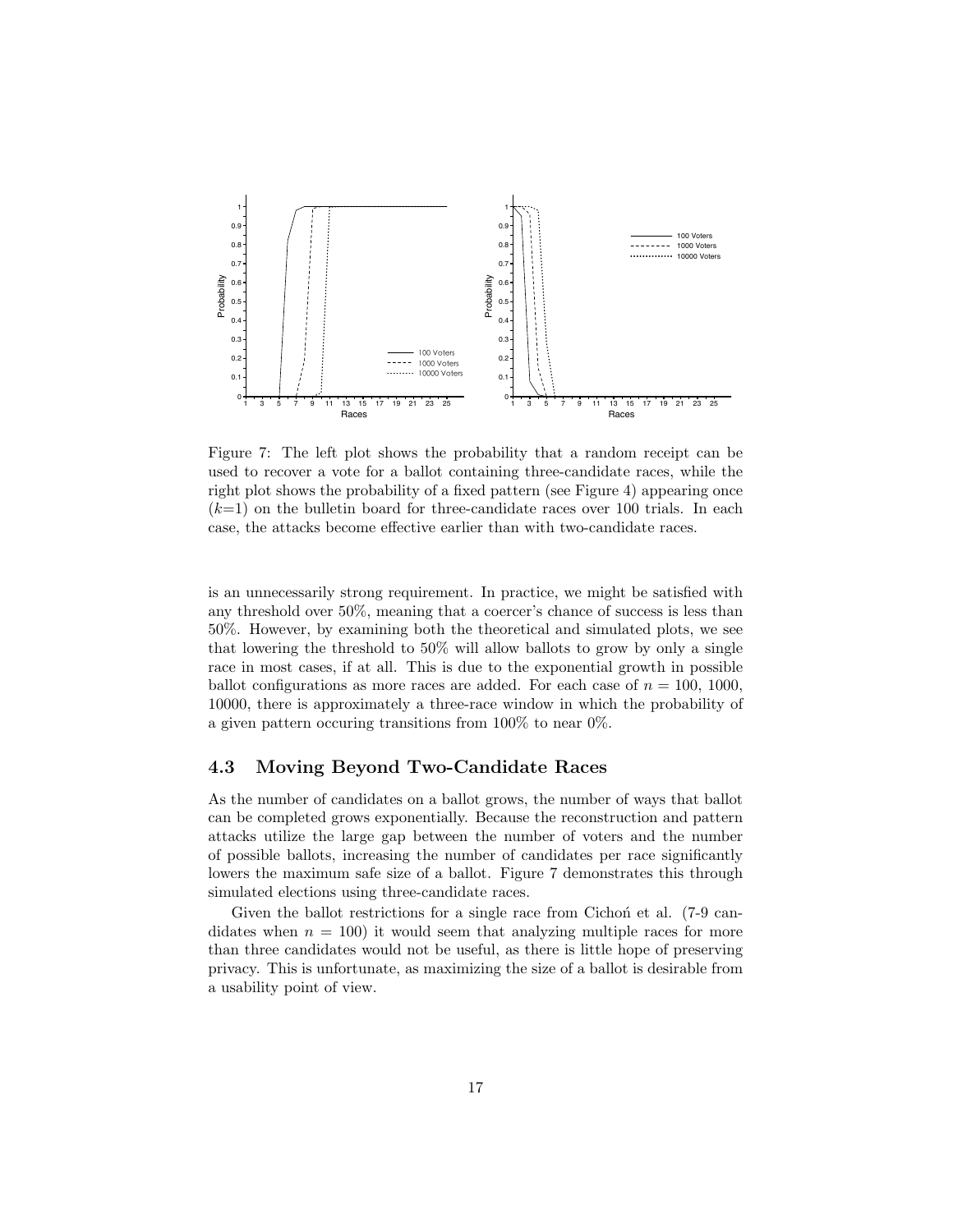## 5 Concluding Remarks

We have presented a detailed analysis of known receipt-based attacks against the ThreeBallot voting system, focusing on two-candidate races. Our generalization of the two-candidate attack allows an adversary to take advantage of the bulletin board to increase the probability of determining a voter's vote, given their receipt. In the case of reconstruction and pattern attacks, we determined formulas that can be used to compute the number of races a multi-ballot may contain before either type of attack may apply. The following table summarizes the maximum safe ballot size for 100, 1000, and 10000 voters.

| Voters | Reconstruction   Three Pattern $(k = 1)$ | Three Pattern $(k=5)$ |
|--------|------------------------------------------|-----------------------|
| LOO    |                                          |                       |
| 000ء   |                                          |                       |
| 0000   |                                          |                       |

It appears that the ThreePattern attack is more of a concern than the reconstruction attack, as it becomes effective far earlier. Election officials must determine which value of k (the number of repeated patterns a single coercer may ask for) they wish to plan for in a given election. This will allow them to compute the maximum ballot size that satisfies the short ballot assumption. Ballots can then be "debundled" into appropriately sized sub-ballots that resist known attacks. Unfortunately, the required ballot sizes to resist the Three-Pattern attack are relatively small, and may limit the use of ThreeBallot in situations where debundling into small enough ballots is not possible.

### References

- [1] A. Appel. How to defeat Rivest's ThreeBallot Voting System, Princeton University, http://www.cs.princeton.edu/~appel/ papers/DefeatingThreeBallot.pdf, October, 2006.
- [2] D. Chaum, P. Ryan, S. Schneider. A Practical Voter-Verifiable Election Scheme, Technical Report of University of Newcastle, CS-TR:880, 2005.
- [3] J. Cichoń, M. Kutyłowski, B. Węglorz. Short Ballot Assumption and ThreeBallot Voting Protocol. Preceedings of Current Trends in Theory and Practice of Computer Science (SOFSEM), 2008, to appear.
- [4] J. Clark, A. Essex, C. Adams. On the Security of Ballot Receipts in E2E Voting Systems, Proceedings of Workshop On Trustworthy Elections (WOTE), 2007.
- [5] K. Fisher, R. Carback, A. Sherman. Punchscan: Introduction and System Definition of a High-Integrity Election System, Proceedings of Workshop on Trustworthy Elections (WOTE), 2006.